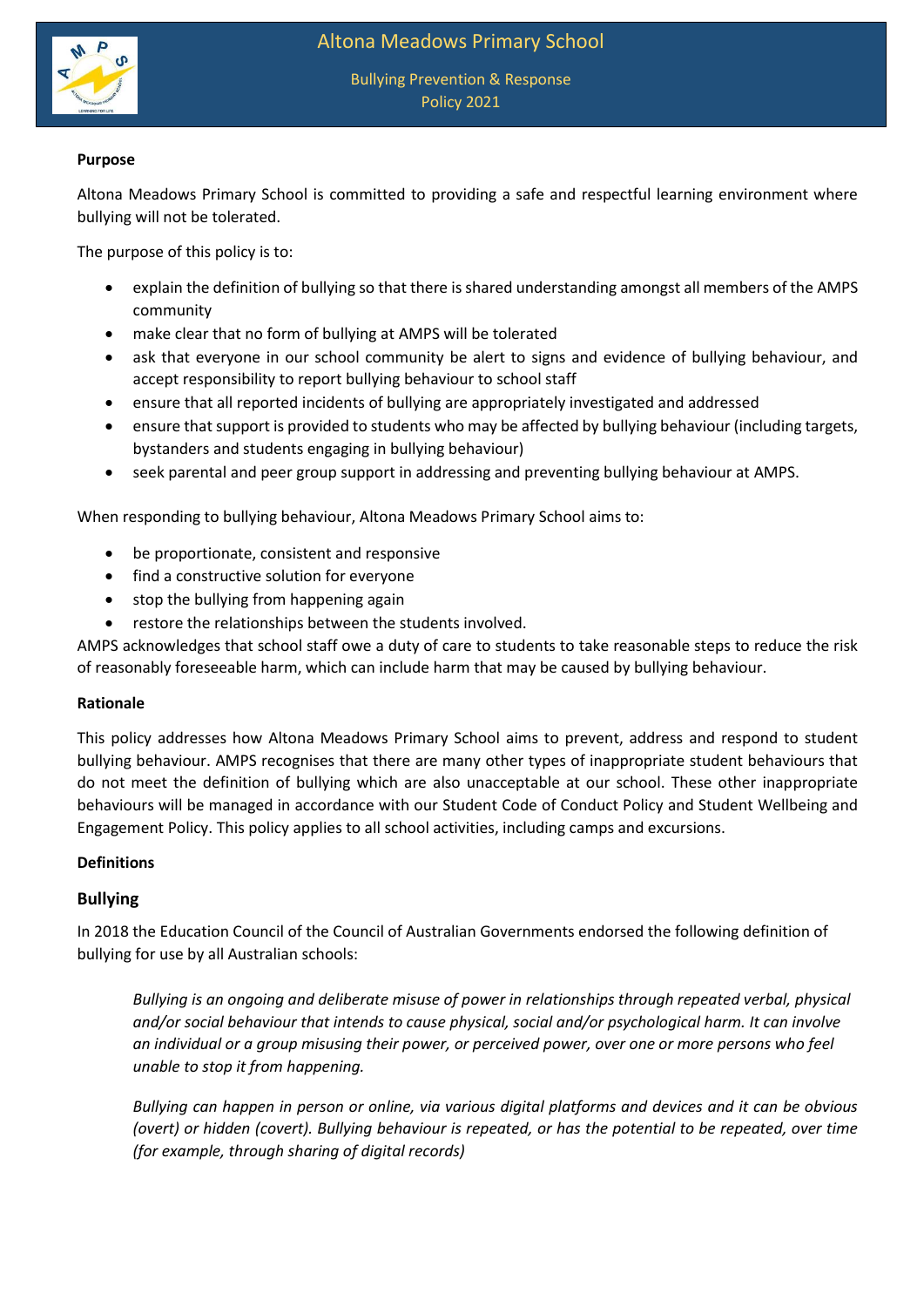*Bullying of any form or for any reason can have immediate, medium and long-term effects on those involved, including bystanders. Single incidents and conflict or fights between equals, whether in person or online, are not defined as bullying.* 

Bullying has three main features:

- It involves a misuse of power in a relationship
- It is ongoing and repeated, and
- It involves behaviours that can cause harm.

Bullying can be:

- 1. *direct* physical bullying e.g. hitting, tripping, and pushing or damaging property.
- 2. *direct* verbal bullying e.g. name calling, insults, homophobic or racist remarks, verbal abuse.
- 3. *indirect* bullying e.g. spreading rumours, playing nasty jokes to embarrass and humiliate, mimicking, encouraging others to socially exclude a person and/or damaging a person's social reputation or social acceptance.

*Cyberbullying* is direct or indirect bullying behaviours using digital technology. For example via a mobile device, computers, chat rooms, email, social media, etc. It can be verbal, written and include images, video and/or audio.

# **Other distressing and inappropriate behaviours**

Many distressing and inappropriate behaviours may not constitute bullying even though they are unpleasant. Students who are involved in or who witness any distressing and inappropriate behaviours should report their concerns to school staff and our school will follow the Student Code of Conduct Policy and Student Wellbeing and Engagement Policy.

*Mutual conflict* involves an argument or disagreement between people with no imbalance of power. In incidents of mutual conflict, generally, both parties are upset and usually both want a resolution to the issue. Unresolved mutual conflict can develop into bullying if one of the parties targets the other repeatedly in retaliation.

*Social rejection or dislike* is not bullying unless it involves deliberate and repeated attempts to cause distress, exclude or create dislike by others.

*Single-episode acts* of nastiness or physical aggression are not the same as bullying. However, single episodes of nastiness or physical aggression are not acceptable behaviours at our school and may have serious consequences for students engaging in this behaviour. AMPS will use its Student Wellbeing and Engagement Policy to guide a response to single episodes of nastiness or physical aggression.

*Harassment* is language or actions that are demeaning, offensive or intimidating to a person. It can take many forms, including sexual harassment and disability harassment. Harassment of any kind will not be tolerated at Altona Meadows Primary School and may have serious consequences for students engaging in this behaviour. AMPS will use its Student Wellbeing and Engagement Policy to guide a response to students demonstrating harassing behaviour, unless the behaviour also constitutes bullying, in which case the behaviour will be managed in accordance with this Bullying Prevention and Response Policy.

# **Bullying Prevention**

Altona Meadows Primary School has a number of programs and strategies in place to build a positive and inclusive school culture. We strive to foster a school culture that prevents bullying behaviour by modelling and encouraging behaviour that demonstrates acceptance, kindness and respect.

Bullying prevention at AMPS is proactive and is supported by research that indicates that a whole school, multifaceted approach is the most effect way to prevent and address bullying. At our school:

- We have a positive school environment that provides safety, security and support for students and promotes positive relationships and wellbeing.
- We strive to build strong partnerships between the school, families and the broader community that means all members work together to ensure the safety of students.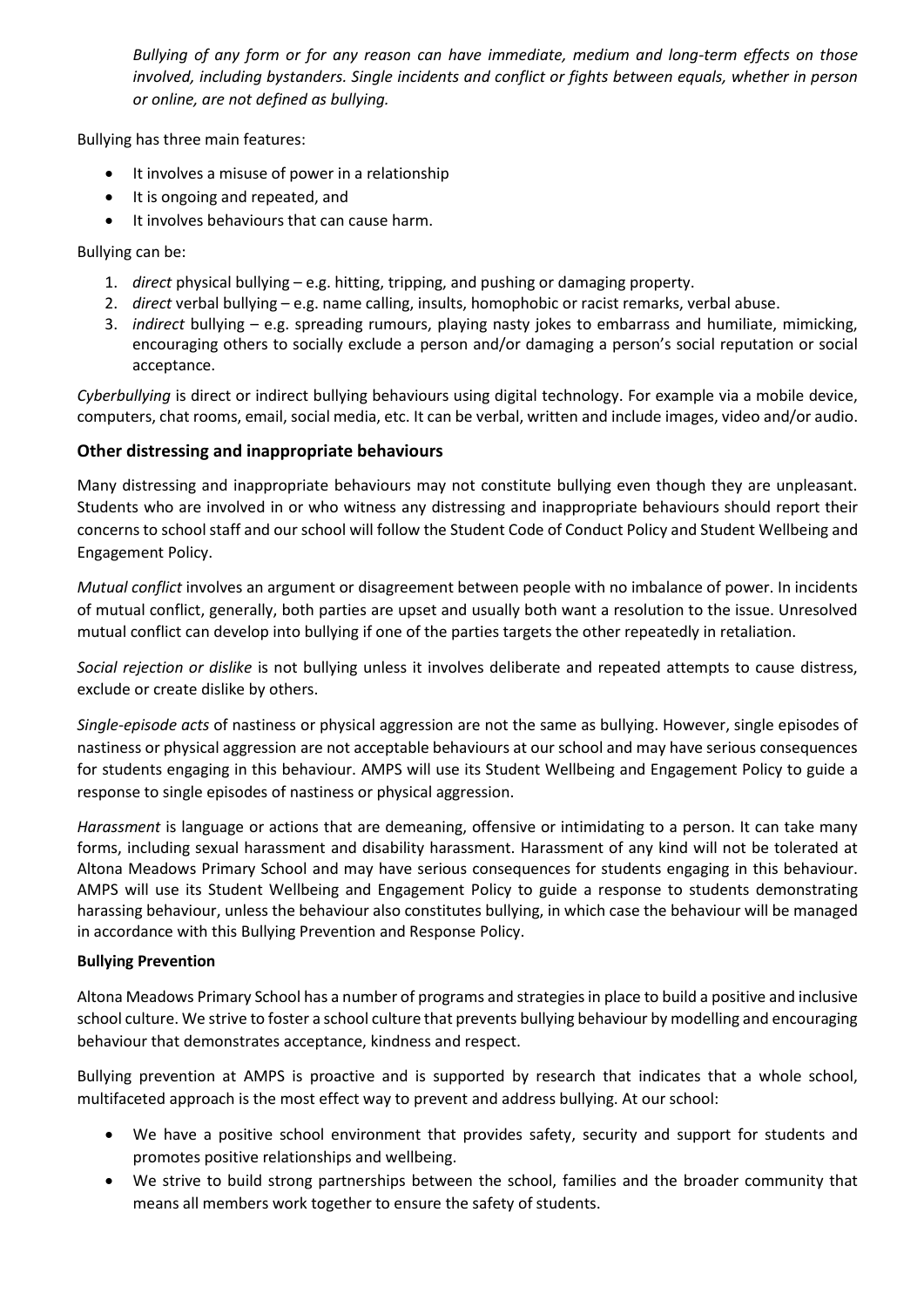- Teachers are encouraged to incorporate classroom management strategies that discourage bullying and promote positive behaviour.
- In the classroom, our social and emotional learning curriculum teaches students what constitutes bullying and how to respond to bullying behaviour assertively. This promotes resilience, assertiveness, conflict resolution and problem solving.
- Students are encouraged to look out for each other and to talk to teachers and older peers about any bullying they have experienced or witnessed.

For further information about our engagement and wellbeing initiatives, please see our Student Wellbeing and Engagement policy.

### **Incident Response**

### **Reporting concerns to Altona Meadows Primary School**

Bullying complaints will be taken seriously and responded to sensitively at our school.

Students who may be experiencing bullying behaviour, or students who have witnessed bullying behaviour, are encouraged to report their concerns to school staff as soon as possible.

Our ability to effectively reduce and eliminate bullying behaviour is greatly affected by students and/or parents and carers reporting concerning behaviour as soon as possible, so that the responses implemented by AMPS are timely and appropriate in the circumstances.

We encourage students to speak to their classroom teacher. However, students are welcome to discuss their concerns with any trusted member of staff.

Parents or carers who develop concerns that their child is involved in, or has witnessed bullying behaviour at AMPS should contact their child/s classroom teacher or Team Leaders.

### **Investigations**

When notified of alleged bullying behaviour, school staff are required to:

- 1. record the details of the allegations on Compass
- 2. inform the student/s classroom teacher, Team Leader and Assistant Principal/Principal

The Team Leader is responsible for investigating allegations of bullying in a timely and sensitive manner. To appropriately investigate an allegation of bullying, the Team Leader may:

- speak to the those involved in the allegations, including the target/s, the students allegedly engaging in bullying behaviour/s and any witnesses to the incidents
- speak to the parents of the students involved
- speak to the teachers of the students involved
- take detailed notes of all discussions for future reference
- obtain written statements from all or any of the above.

All communications with the Team Leader in the course of investigating an allegation of bullying will be managed sensitively. Investigations will be completed as quickly as possible to allow for the behaviours to be addressed in a timely manner.

The objective of completing a thorough investigation into the circumstances of alleged bullying behaviour is to determine the nature of the conduct and the students involved. A thorough understanding of the alleged bullying will inform staff about how to most effectively implement an appropriate response to that behaviour.

Serious bullying, including serious cyberbullying, is a criminal offence and may be referred to Victoria Police. For more information, see: [Brodie's Law.](http://www.education.vic.gov.au/about/programs/bullystoppers/Pages/advicesheetbrodieslaw.aspx)

### **Responses to bullying behaviours**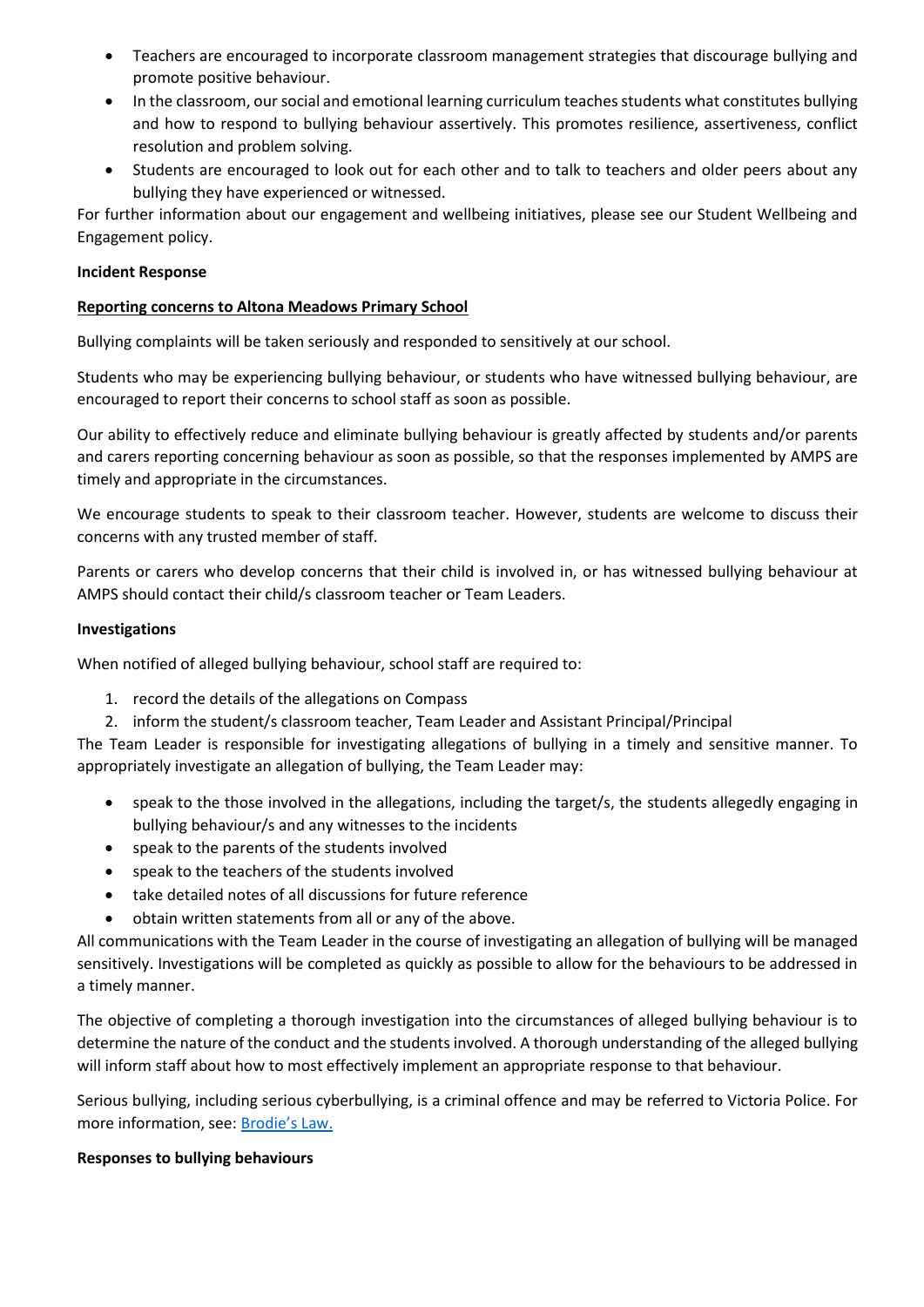When the Team Leader has sufficient information to understand the circumstances of the alleged bullying and the students involved, a number of strategies may be implemented to address the behaviour and support affected students in consultation with teachers, Assistant Principal.

There are a number of factors that will be considered when determining the most appropriate response to the behaviour. When making a decision about how to respond to bullying behaviour, AMPS will consider:

- the age and maturity of the students involved
- the severity and frequency of the bullying, and the impact it has had on the target student
- whether the student/s engaging in bullying behaviour have displayed similar behaviour before
- whether the bullying took place in a group or one-to-one context
- whether the students engaging in bullying behaviour demonstrates insight or remorse for their behaviour
- the alleged motive of the behaviour, including any element of provocation.

AMPS staff may implement all, or some of the following responses to bullying behaviours:

# Offer counselling support to the target student or students

Offer counselling support to the students engaging in bullying behaviour, including referral to the SSS team Offer counselling support to affected students, including witnesses and/or friends of the target student, including referral to the SSS Team

Facilitate a restorative practice meeting with all or some of the students involved. The objective of restorative practice is to repair relationships that have been damaged by bringing about a sense of remorse and restorative action on the part of the person who has bullied someone and forgiveness by the person who has been bullied.

- Facilitate a mediation between some or all of the students involved to help to encourage students to take responsibility for their behaviour and explore underlying reasons for conflict or grievance. Mediation is only suitable if all students are involved voluntarily and demonstrate a willingness to engage in the mediation process.
- Facilitate a process using the Support Group Method, involving the target student(s), the students engaging in bullying behaviour and a group of students who are likely to be supportive of the target(s).
- Implement a Method of Shared Concern process with all students involved in the bullying.
- Facilitate a Student Support Group meeting and/or Behaviour Support Plan for affected students.
- Prepare a Safety Plan restricting contact between target and students engaging in bullying behaviour.
- Provide discussion and/or mentoring for different social and emotional learning competencies of the students involved.
- Monitor the behaviour of the students involved for an appropriate time and take follow up action if necessary.
- Implement year group targeted strategies to reinforce positive behaviours
- Implement disciplinary consequences for the students engaging in bullying behaviour, which may include removal of privileges, detention, suspension and/or expulsion consistent with our Student Wellbeing and Engagement policy, the Ministerial Order on Suspensions and Expulsions and any other relevant Department policy.

Altona Meadows Primary School understands the importance of monitoring and following up on the progress of students who have been involved in or affected by bullying behaviour. Where appropriate, school staff will also endeavour to provide parents and carers with updates on the management of bullying incidents.

All AMPS staff are responsible for maintaining up to date records of the investigation of and responses to bullying behaviour.

# **Resources**

This policy should be read in conjunction with the following school policies:

- **•** Statement of Values and School Philosophy
- Student Wellbeing and Engagement Policy
- Parent Complaints policy